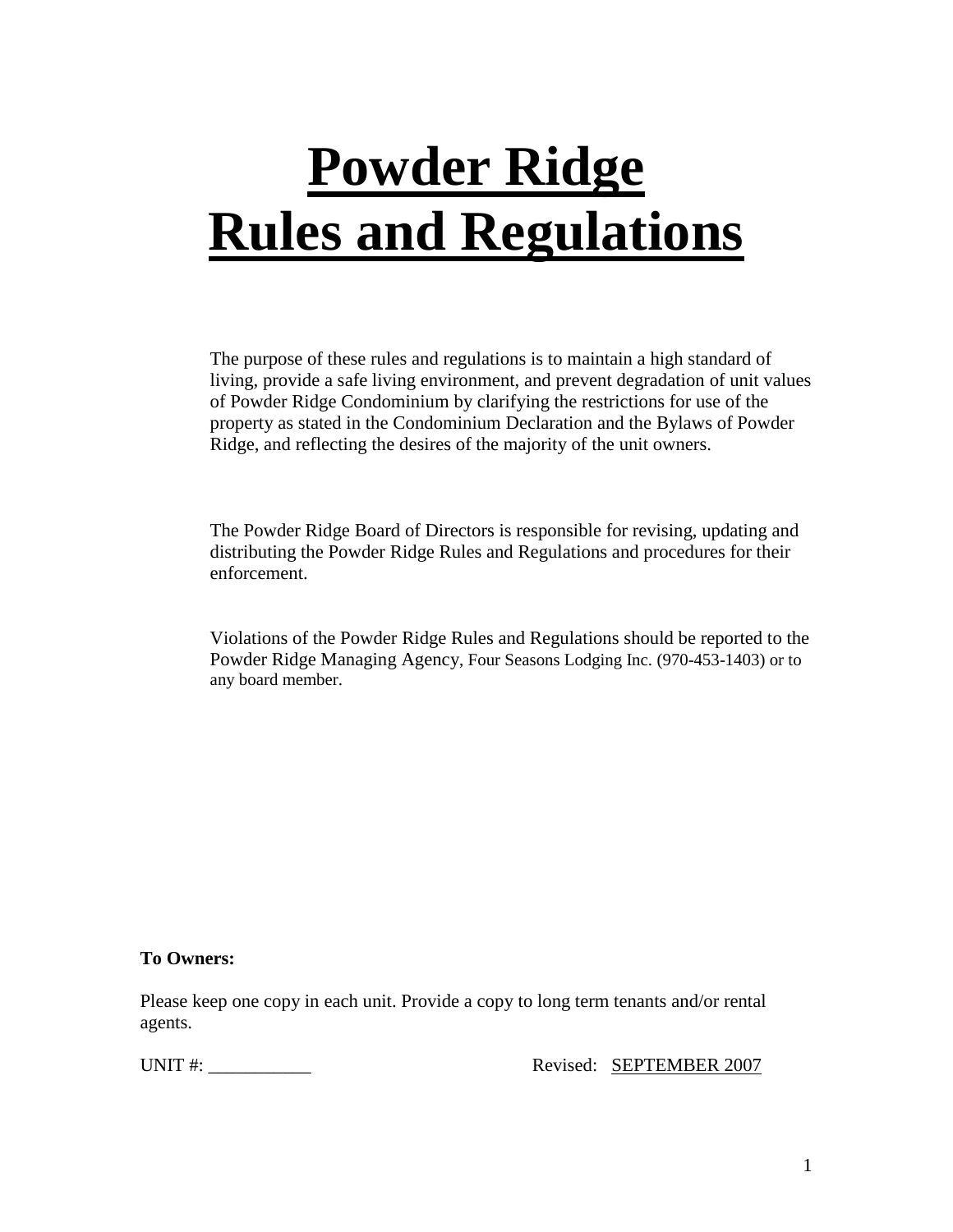## **Powder Ridge Rules and Regulations**

## **1. Balconies**

**a.** These are the ONLY items allowed on the balconies: One propane gas grill. (Charcoal grills are NOT allowed.) Maximum of four flower pots containing live plants. Four outdoor-style chairs. One small table.

**b.** No items other than those listed above shall be stored on the balconies.

# **2. Storage**

**a.** Owners, residents and tenants shall not store personal property in any common area, including stairways and entryways. Personal property shall be kept within individual units or in the designated storage areas for each unit.

**b.** Hazardous materials (including petroleum products, explosives, biochemical products, etc.) shall not be stored on the Powder Ridge premises.

**c.** The garage shall be used only for the parking of authorized vehicles. Personal property (such as furniture, appliances, tires, trash, vehicle parts and attachments, construction materials, ballast, tools, recreational equipment, etc.) shall not be stored in the garage.

**d.** Personal property left in the garage or in any other common area may be removed by the managing agency.

**e.** Bicycles shall be stored only in the bicycle racks provided.

**f.** The Association assumes no liability for loss or damage to articles, including vehicles, stored on the Powder Ridge premises

## **3. Trash and Garbage**

**a.** Owners, residents, and tenants shall dispose of all trash and garbage (except hazardous materials) in the dumpster. Hazardous materials shall be disposed of in accordance with city instructions.

**b.** Trash or garbage shall not be left in the garage or placed outside of unit doors, on balconies, on walkways or left in any other common area.

**c**. Ashes shall be allowed to cool and disposed of in metal container(s) provided for this purpose.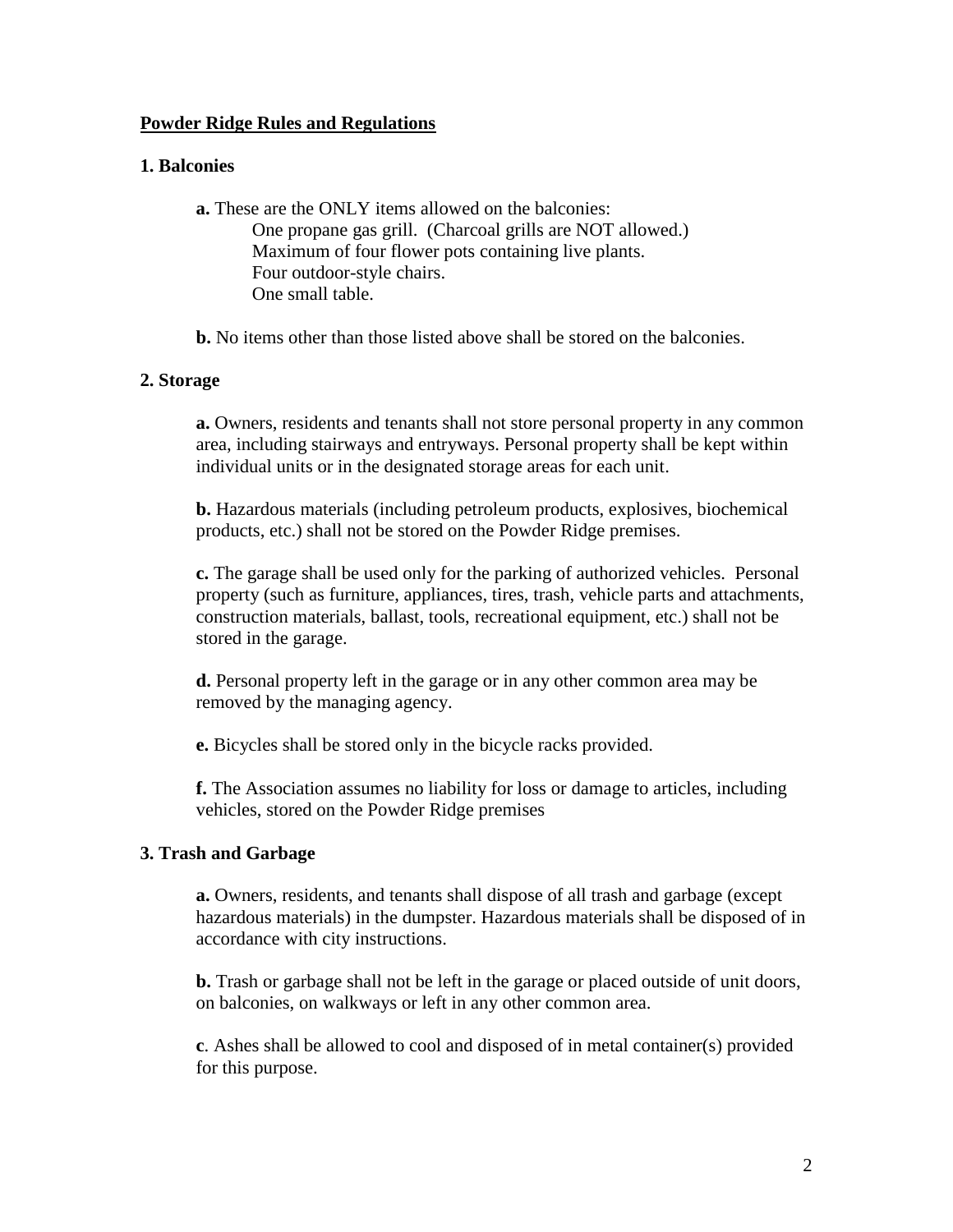#### **4. Parking**

**a.** Each unit shall be authorized one reserved parking space in the garage. In addition, owners, residents or tenants in each unit may park no more than one additional vehicle at Powder Ridge, as follows:

An owner may lease a second reserved parking space in the garage from the Powder Ridge Association, if available

OR

a second vehicle may be parked in an unassigned parking space in the garage (if any) on a space available basis

OR

a second vehicle may be parked in the outdoor parking lot, on a space available basis.

**b.** Powder Ridge parking permits shall be displayed on all vehicles parked in Powder Ridge parking areas. Owners shall provide a maximum of two Powder Ridge parking permits to tenants occupying their unit.

**c.** Owners shall provide parking permits to short-term renters and guests – either a Powder Ridge parking permit or a temporary parking permit. Temporary parking permits must be readable from outside the vehicle and must include the unit number, a contact telephone number and the inclusive dates of the permit (i.e., beginning and ending dates).

**d.** Motor vehicles, motorcycles, and ATVs are the only types of vehicles that may be parked at Powder Ridge. (unless prior arrangements are made with the managing agency.) Parking spaces shall be used only for the parking of such vehicles.

**e.** Owners, residents and tenants shall not keep any inoperable or abandoned vehicles (vehicles not moved for 7 or more consecutive days) on the Powder Ridge premises (unless prior arrangements are made with the managing agency.)

**f.** Vehicles in the garage shall not be parked in spaces reserved for another unit.

**g.** Vehicles shall be parked within the boundaries of designated parking spaces so as to not inhibit access to other parking spaces, common areas, or exits.

**h.** Parking next to or blocking the dumpster or parking on the Atrium side of the parking lot is not allowed.

**i.** Living or sleeping in vehicles is not allowed.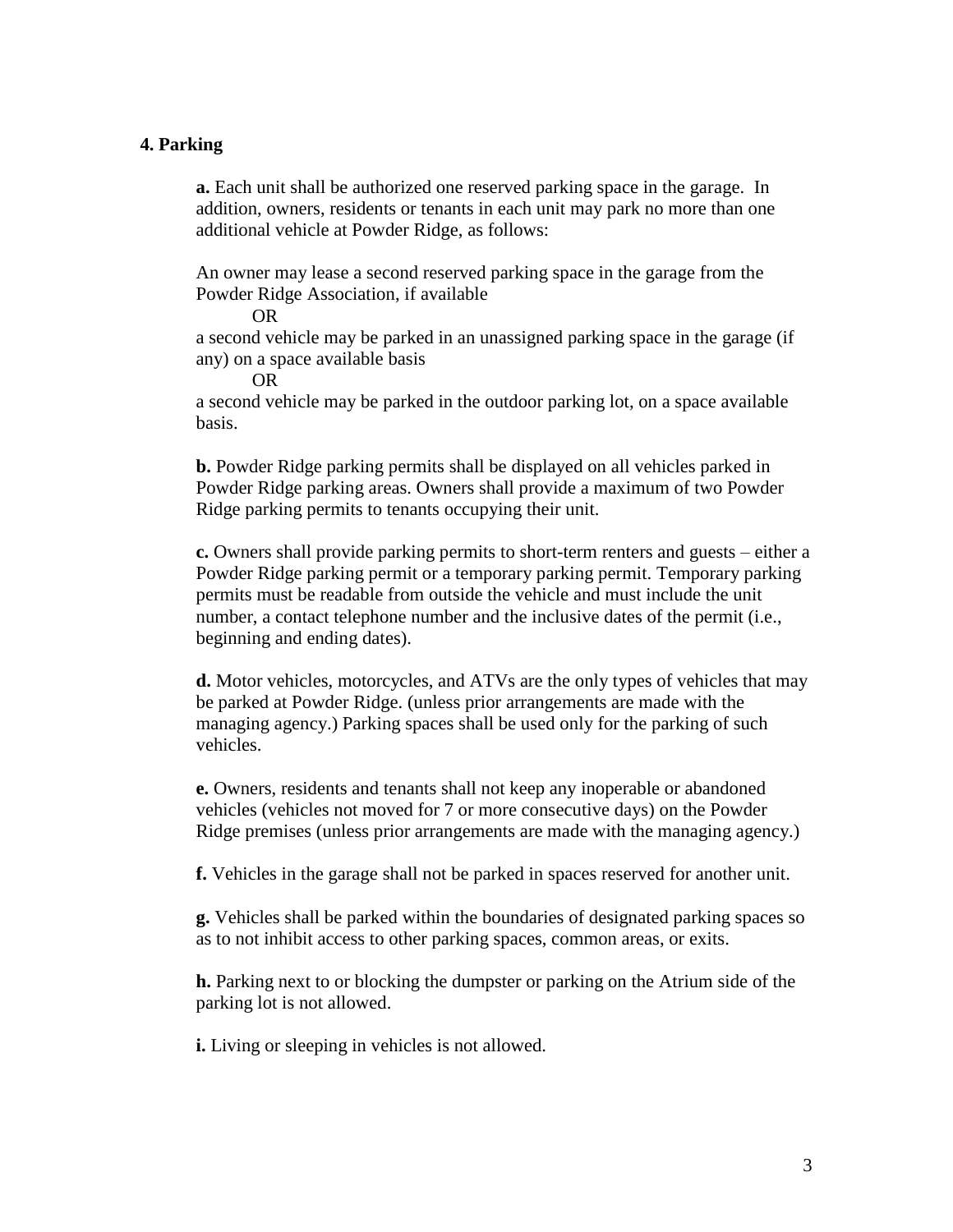**j.** No vehicle maintenance or repair is allowed in the garage or elsewhere on the Powder Ridge premises.

## **5. Animals and Pets**

**a.** Renters (whether short term or long term) are not allowed to keep pets at Powder Ridge, except for fish, caged birds or small caged mammals kept within the unit. Other types of pets are not allowed.

**b.** In addition to the types of pets listed above, owners may also keep a cat or a dog. No owner may keep more than one cat or one dog, unless prior approval is obtained from the managing agency. All pets must be kept within the unit (except when outside with the pet owner or other designated person.)

**c.** All dogs must be leashed while in the common areas. All animal litter must be removed by the person in control of the animal.

## **6. Hot Tub**

**a.** The hot tub may be used between 8 am and 10 pm. No owner, resident, tenant or guest shall use the hot tub outside of these times.

**b**. Glass containers and alcoholic beverages are not allowed in the hot tub.

**c.** After each use, users of the hot tub shall turn the jets off and replace the cover.

## **7. Laundry Room**

**a.** The laundry facilities may be used between 8 am and 10 pm.

**b.** Users of the laundry facilities shall dispose of all litter and trash and leave the laundry room clean after each use.

#### **8. Miscellaneous**

**a. Noise, Commotion & Enjoyment of Property**. While on the premises of Powder Ridge, owners, residents, tenants and their guests shall exercise extreme care to avoid making or permitting to be made any loud, objectionable or disturbing noises that may disturb occupants of other units. This includes controlling sources of noise, such as barking dogs, musical instruments, recorded music, radios, television sets, amplifiers/speakers, games, etc. Particular care shall be used in the area of the hot tub, the parking lot, and other common areas. Quiet hours are from 10 pm to 8 am.